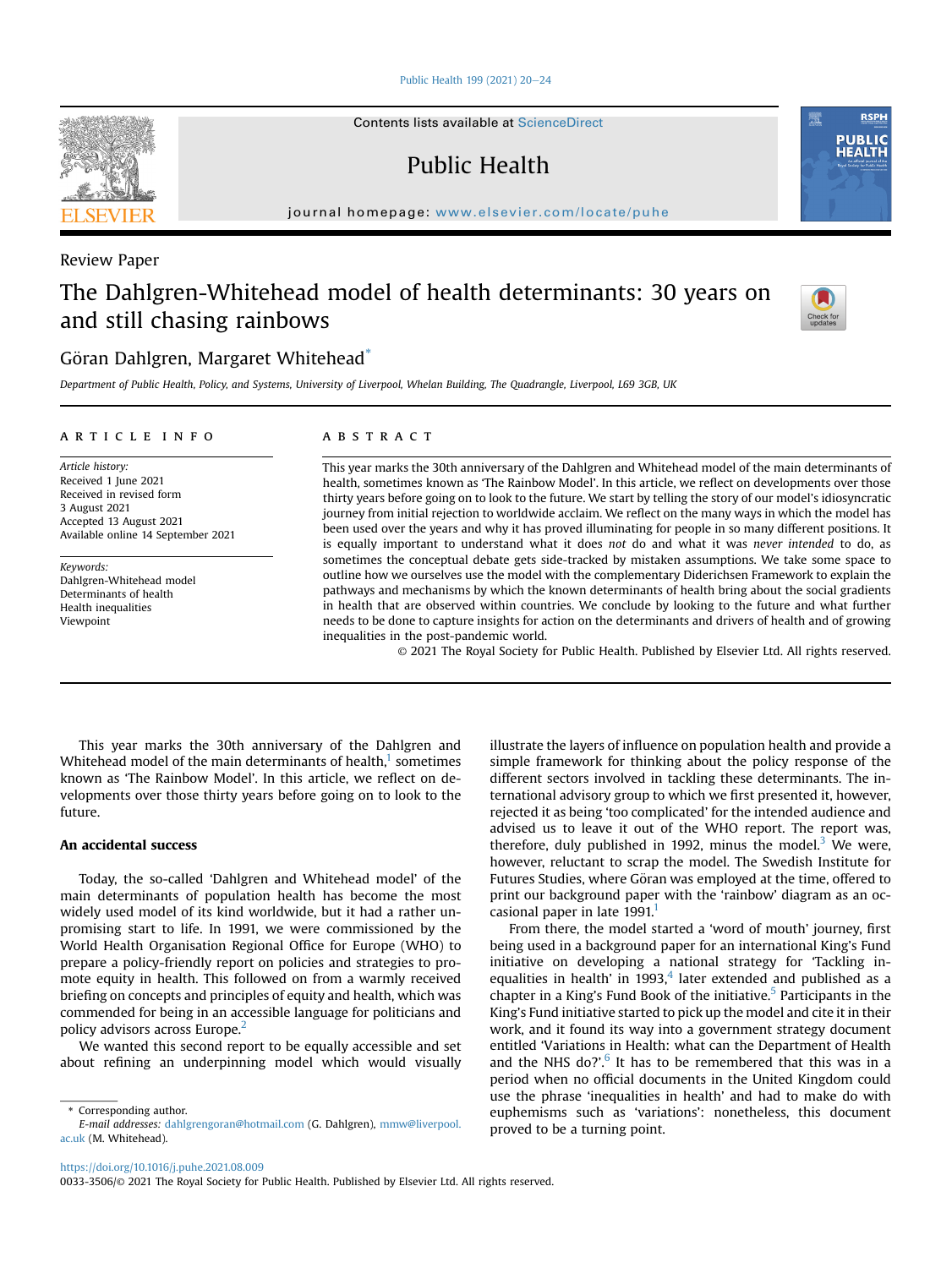#### G. Dahlgren and M. Whitehead Public Health 199 (2021) 20-24

From then on, the model took on a life of its own, popping up in major inquiries concerning inequalities in health, starting with the Acheson Inquiry in the United Kingdom, $<sup>7</sup>$  $<sup>7</sup>$  $<sup>7</sup>$  spanning local to global</sup> levels- from local Directors of Public Health annual reports to national strategies in Europe and the Americas to reports from international bodies. Ironically, the model came back full circle to appear in WHO publications where once it had been rejected. Our original report for WHO that triggered this whole journey was eventually translated into over twenty European languages and led to the development of our WHO 'Levelling up' strategies. $8,9$  $8,9$ 

Thirty years on, a Google search for the model produces half a million hits  $-$  in peer reviewed papers, student textbooks, dissertations, government reports, online training courses and so on. The image has been recreated on medals and badges awarded as prizes. It has even been used as a symbol for public health work in general, with public health officers in one Swedish county wearing pins on their jackets with this symbol.

In 2015, the model was chosen by the United Kingdom's Economic and Social Research Council as part of its 50th-anniversary celebrations as one of the 50 key achievements over the past 50 years of social science research that were 'important work of research that have had a major impact on our lives', with the citation 'The Dahlgren-Whitehead rainbow model remains one of the most effective illustrations of health determinants and has had widespread impact in research on health inequality and influences' ([https://esrc.ukri.org/about-us/50-years-of-esrc/50-achievements/](https://esrc.ukri.org/about-us/50-years-of-esrc/50-achievements/the-dahlgren-whitehead-rainbow/) [the-dahlgren-whitehead-rainbow/\)](https://esrc.ukri.org/about-us/50-years-of-esrc/50-achievements/the-dahlgren-whitehead-rainbow/).

#### What is so useful about the model and why?

As the model spread, we sometimes puzzled what was so useful about it and for whom? From our conversations with users of the model around the world over the past 30 years, some common themes emerge time and time again.

#### Triggering a 'lightbulb moment'

The rainbow model appears to broaden horizons  $-$  encouraging people to think beyond health services and the health sector to the wider social determinants of health in local environments and society as a whole. It seems that this has proved particularly helpful conceptually for professionals and policymakers operating in diverse sectors outside the health sector. It helps them escape from the commonly held notion that health is determined largely by the formal health services, and encourages them to consider what they can do in their own sector to influence the health of the population that they serve. Margaret vividly recalls a housing officer for a city council coming up to her early on and explaining that the model caused a 'lightbulb moment' for him: he recounted how he suddenly realised that his work in housing could influence the health of local residents and where he fitted into the grand scheme of things.

# Imbodying true multisectoral action

The model has proved useful in getting people in different sectors to work together on a common goal. It seems to give each sector an ownership and responsibility to develop and implement its own strategies for promoting health and reducing inequalities, starting and based on the existing reality in that sector. These can be thought of as natural policy experiments. Each sector can then  $$ when needed  $-$  initiate collaboration with other sectors. Previous models typically gave the health sector a leading role in promoting inter-sectoral actions for health. The role of the health sector was often to initiate the collaboration with, and give support to, other sectors, which tends to lead to the medicalisation of actions and a loss of ownership in other sectors of their public health policies and action.

# Combining a holistic perspective with simplicity

Basic features of the model that appear to 'click' with people are its holistic view of the main determinants of health, combined with its relative simplicity. It is quite easy to understand, compared with other models with many boxes and arrows going in different directions. Furthermore, the determinants of health in the rainbow can be health promoting (salutogenic), protective (e.g. a vaccine) or health-damaging risks. Other models typically focus mainly or solely on risk factors.

## Focussing on determinants of health rather than the causes of different diseases

In contrast to more medicalised models, which start with the causes of a specific disease, the rainbow model focuses on the determinants of health. This has proved advantageous, both conceptually and strategically. First, it sets free the power of many more professionals and people in their daily lives to affect change compared with disease-focused models, where actions are seen as the preserve of medicine. Second, focusing on the determinants of health makes it possible to develop a comprehensive strategy related to one main determinant of health. In disease-specific strategies, there is a risk of fragmentation of preventive actions when the same risk factor is found in the aetiology of many different diseases. This is because strategies for each disease are often developed independently of each other and contain multiple suggestions for tackling the risk factor common to them all. The likely result is uncoordinated actions initiated by specialists in the treatment of different diseases. They typically have very limited knowledge of how to reduce certain risk factors/determinants of health outside their immediate field. Consequently, the positive health effects of preventive actions are likely to be reduced in disease-specific strategies compared with comprehensive strategies for the determinants of health.

# Offering a theoretical framework to structure research on social determinants of health

Judging by the literature, researchers have found the model useful in many different types of research study to help consider layers of influences on health, expanding perspectives outwards to the possible role of wider and wider determinants of health, and building up a complete picture. It has even been used as a kind of logic model in systematic reviews to help identify relevant intervention studies in diverse fields.<sup>10</sup>

#### What the model does not do and how we remedy that

Despite, or possibly because of, the apparent simplicity of the Dahlgren and Whitehead model, its purpose is sometimes misunderstood, which can cause the discourse surrounding determinants to go a little astray. One of the most common mistakes is assuming that it is a model of the determinants of inequalities in health: it is not. The model conceptualises the main determinants of health for the whole population, which may differ from the most significant determinants of the social inequalities in health observed in that same population. To give one example from Sweden, nowadays, dangerous working conditions have ceased to be a major determinant of ill health in the Swedish population overall, but exposure to poor working conditions is still a significant determinant of the inequalities we see between the health of those in professional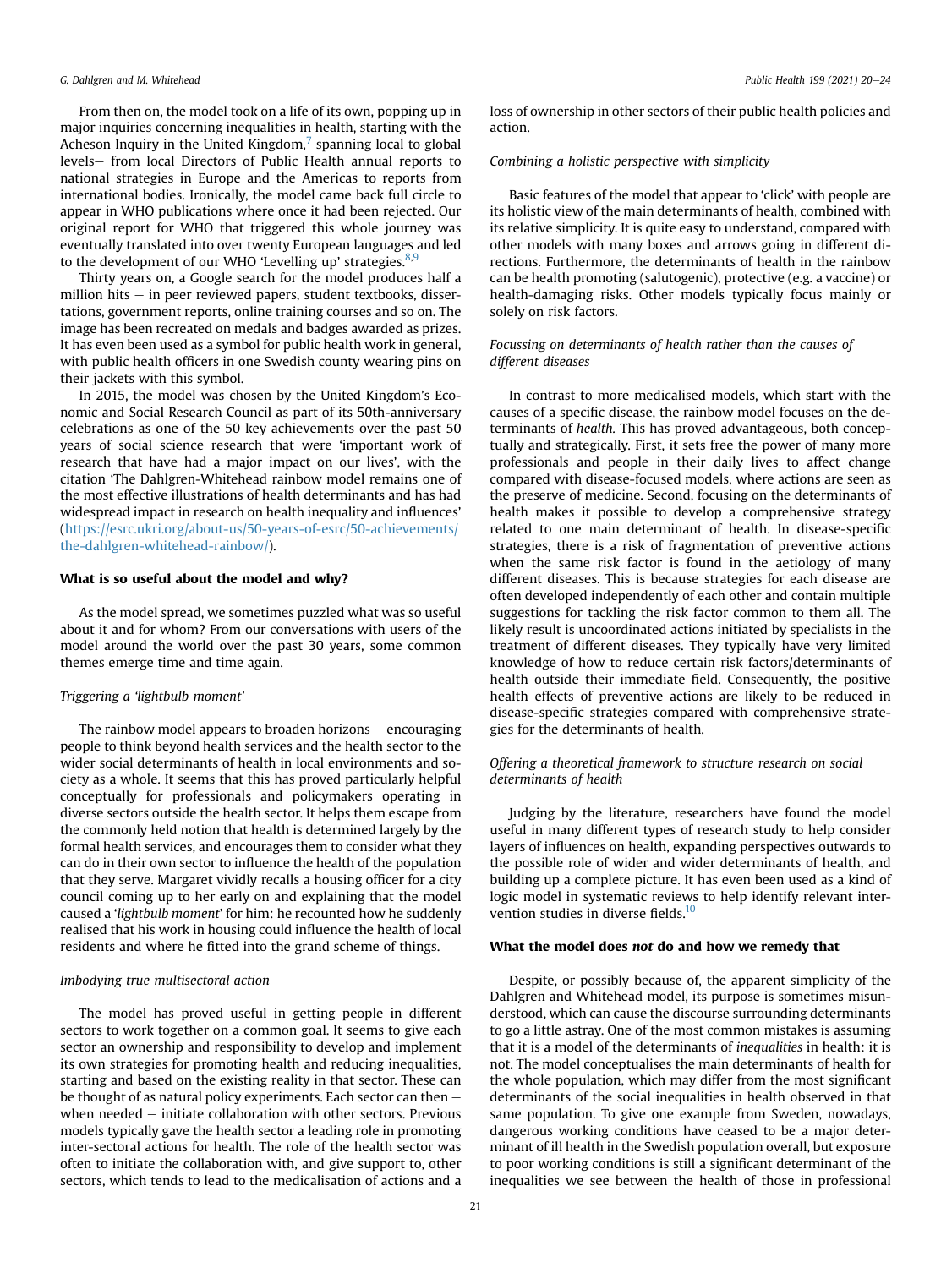compared to unskilled occupations in Sweden. It is, therefore, of critical importance to make a clear distinction between the main determinants of health as related to the whole population and the main determinants of social inequalities in health.

To fully understand the determinants (root causes) of inequalities within a country, we need to take a further conceptual leap and focus on the pathways and mechanisms by which the known determinants of health in the Dahlgren and Whitehead model bring about the social gradients in health that are observed within countries. In our teaching and research, we often use the Diderichsen model of pathways to inequalities in health and associated policy entry points for this purpose.<sup>[11](#page-3-10)</sup> Finn Diderichsen proposes four main mechanisms operating on the determinants of health: differential power and resources; differential exposure; differential vulnerability; and differential consequences of being sick. Working out which mechanisms are operating and in which contexts help to identify the most appropriate strategies for tackling resulting inequalities. Guidance on methodological issues involved in using the Diderichsen model can be found in Diderichsen et al. 2019.<sup>12</sup>

Margaret has done this exercise most recently in relation to the socio-economic and ethnic inequalities emerging with the COVID-19 pandemic. $13$  The evidence shows that more disadvantaged groups in the United Kingdom have had greater exposure to COVID-19 infection because of the jobs they do and overcrowded living conditions. Once they catch COVID, they have greater vulnerability to complications of the disease and greater severity, due in part to exacerbation from their higher rates of other pre-existing health conditions and weakened immune systems from previous health damage. The social and economic consequences of the pandemic also continue to fall heaviest on the more disadvantaged groups and communities in the country, widening inequalities in health between disadvantaged and affluent groups still further. A further development of the 'Diderichsen model' for the study of COVID-19 is found in Katikireddi et al. 2020.<sup>[14](#page-3-13)</sup> Our 2007 'Levelling Up' report for WHO explains how to use the Dahlgren and Whitehead model and the Diderichsen model in a complementary way as a basis for

We would like to take this opportunity to mention one particular criticism levelled at the 'rainbow model' from time to time, to put the record straight. It is sometimes dismissed in academic circles as useless as an analytic tool for empirical testing of causal pathways. This is mildly irritating because we always feel like responding 'but it was never intended to serve that purpose!'. The model is simply a visual representation of the concept of the main determinants of the health of populations, conveying the message that many are social determinants, forming interconnected layers of influence and amenable to organised action by society. It can be and has been used to give a framework for research and systematic reviews on social determinants of health, as explained above, but it was never intended, and indeed is of no use, for empirical testing of hypotheses about causal links between determinants. This stands in contrast to the Diderichsen model of mechanisms and pathways to inequalities in health described above, which does provide an analytic framework for empirically determining the mechanisms that are operating and their relative importance in generating inequalities in health in different social contexts. We highly recommend it for that purpose.<sup>11</sup>

### Onwards and upwards

Reflection on the past 30 years has helped us identify where to go from here, to develop the model so that it is adapted to the burning issues of the day.

First, we need to find ways to better illustrate the vertical links between the social, economic and cultural determinants of health and those of lifestyle. This is needed to reinforce the point that many lifestyles are structurally determined. There is a common, flawed assumption that the lifestyles of different socio-economic groups are freely chosen, ignoring the reality that lifestyles are shaped in important ways by the social and economic environments in which people live. Take nutrition, for example, Whether families with young children eat a healthy diet depends not only on whether parents 'choose' nutritious food, but also what food is accessible to them and whether they have sufficient income to afford that food. In turn, the availability of good quality foodstuffs at

<span id="page-2-0"></span>

Source: adapted from Dahlgren and Whitehead, 1991

Fig. 1. The main determinants of health.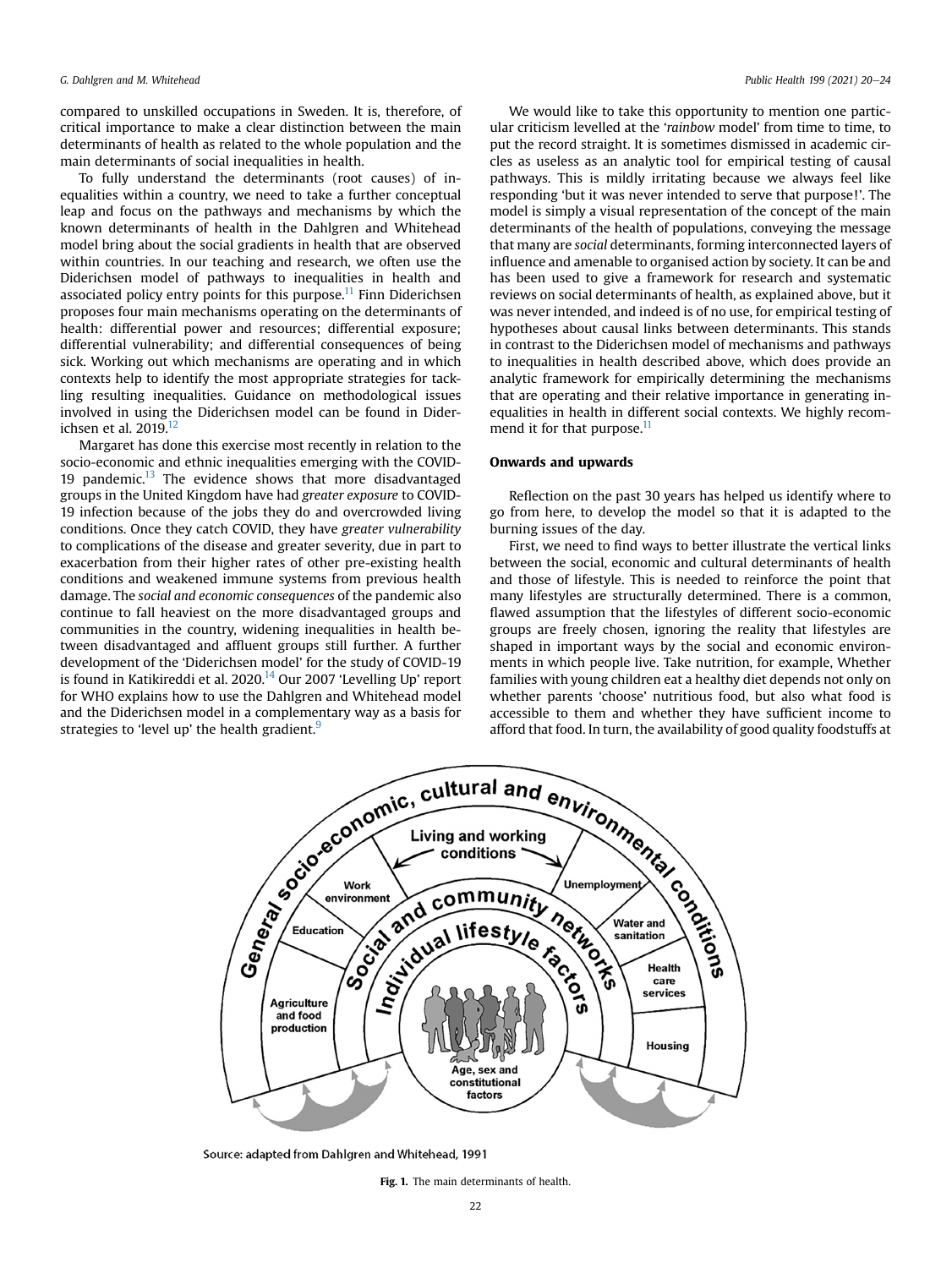a reasonable price depends on agricultural policy, the existence of subsidies and taxes, and regulation of the content of processed food and drinks and so on. We know that some find it useful to use the rainbow model when discussing these structurally determined lifestyles.

We attempted to illustrate this interconnectedness in our WHO 'Levelling up' reports by including multidirectional arrows across the four layers of determinants, as in [Fig. 1](#page-2-0) (from Dahlgren and Whitehead, 2007 $^9$  $^9$ ). But these vertical relationships need to be further developed in writing and illustrated in the model as it is becoming more urgent than ever to counter continued lifestyle drift and associated policy drift towards individual behaviour change strategies and away from more effective structural interventions.

Second, there is a current debate about the importance of the commercial determinants of health and whether they have been neglected by the public health community, including a critique of these not being given sufficient prominence in the Dahlgren and Whitehead model (Maani et al., 2020<sup>15</sup>). By 'commercial determinants', Maani and colleagues refer to factors that adversely influence health, which stems from the profit motive; the examples they give concentrate on the strategies of tobacco, alcohol and food and beverage producers to promote their products. While we acknowledge that the impact of commercial interests should always be analysed, we deliberately do not define 'commercial interests' as a determinant in its own right to be included in the rainbow model. In a rebuttal to Maani and colleagues, we explain how we consider profit-driven commercial interests as 'driving forces' that are related to almost all determinants of health except genetic factors. They influence, for example, what we eat and drink, our access to health services and the quality of the air we breathe. And, crucially, we argue that these driving forces are not limited to the antics of commodity producers but extend to the increasing role that commercial companies play in other sectors of importance for health development and equity, such as privatisation of education and care services, not forgetting the associated political drivers of almost all determinants of health. $16$  While in our WHO 'Levelling Up' reports, we have explained the importance of commercial and political drivers and how they promote privatisation at the expense of equity, we are working on further developments together with Finn Diderichsen to illustrate this point more explicitly.

In relation to this burning issue, we want to emphasise the importance of needs-based good quality health services on equal terms for the whole population. The reality in many countries  $$ including the British and Swedish tax-financed health care systems  $-$  is that market-oriented health care reforms are widening the social inequalities in access and quality of care.<sup>[17](#page-4-2)</sup> The classical inverse care law is indeed a reality in most countries. Combating these increasing inequalities in access to care caused by commercial drivers is of critical importance in any strategy for reducing social inequalities in health.

Third, and similarly, there is a growing debate about the influence of racism on health and whether it should be incorporated as a determinant of health in the model. It is our view that, conceptually, racism should not be included as a determinant of health but rather be conceptualised as an important 'driving force' influencing almost all determinants of health in the model and driving the social and ethnic patterning of determinants. With this perspective, racism is an extremely important driver of ethnic inequalities  $$ operating through three mechanisms articulated by Jennifer Yip and colleagues: racial discrimination and stigma shaping the experience of determinants at the individual and community levels; institutional racism shaping the living and working conditions and essential goods and services that people have access to; and structural racism influencing the impact of the overarching socioeconomic, cultural and environmental conditions experienced by different groups in society.

Defining these components of racism as 'driving forces', acting on the basic determinants of health in the various layers, highlights the importance of undertaking this kind of equity analysis on how racism operates.

Above all, it is clear from the disturbing population health developments globally that now more than ever, we, as a public health community, need to advocate for concerted action on the social determinants of health and the drivers of those determinants that are generating growing inequalities. If the Dahlgren and Whitehead model can continue to evolve as above, then it may have a useful role in the framing of that action, but concepts are not enough. We need to take action, in whatever sphere of influence we operate, to tackle inequalities in health and 'build back fairer' [18](#page-4-3) in the post-pandemic world.

#### Author statements

Ethical approval

None sought.

Funding

None declared.

#### Competing interests

None declared.

## References

- <span id="page-3-0"></span>1. Dahlgren G, Whitehead M. [Policies and strategies to promote social equity in](http://refhub.elsevier.com/S0033-3506(21)00336-X/sref1) health[. Stockholm, Sweden: Institute for Futures Studies; 1991.](http://refhub.elsevier.com/S0033-3506(21)00336-X/sref1)
- <span id="page-3-1"></span>2. Whitehead M. [The concepts and principles of equity and health](http://refhub.elsevier.com/S0033-3506(21)00336-X/sref2). Copenhagen: WHO Regional Offi[ce for Europe; 1990.](http://refhub.elsevier.com/S0033-3506(21)00336-X/sref2)
- <span id="page-3-2"></span>3. Dahlgren G, Whitehead M. [Policies and strategies to promote social equity in](http://refhub.elsevier.com/S0033-3506(21)00336-X/sref3) health. Copenhagen: WHO Regional Offi[ce for Europe; 1992 \(document num](http://refhub.elsevier.com/S0033-3506(21)00336-X/sref3)[ber: EUR/ICP/RPD 414 \(2\)\).](http://refhub.elsevier.com/S0033-3506(21)00336-X/sref3)
- <span id="page-3-3"></span>4. [Dahlgren G, Whitehead M. Tackling inequalities in health: what can we learn](http://refhub.elsevier.com/S0033-3506(21)00336-X/sref4) from what has been tried?. In: [Working paper prepared for the King's Fund in](http://refhub.elsevier.com/S0033-3506(21)00336-X/sref4)[ternational seminar on tackling inequalities in health, September 1993, Ditchley](http://refhub.elsevier.com/S0033-3506(21)00336-X/sref4) [Park, Oxfordshire](http://refhub.elsevier.com/S0033-3506(21)00336-X/sref4). London: King's Fund; 1993.
- <span id="page-3-4"></span>5. [Whitehead M. Tackling inequalities: a review of policy initiatives. In:](http://refhub.elsevier.com/S0033-3506(21)00336-X/sref5) [Benzeval M, Judge K, Whitehead M, editors.](http://refhub.elsevier.com/S0033-3506(21)00336-X/sref5) Tackling inequalities in health: an [agenda for action](http://refhub.elsevier.com/S0033-3506(21)00336-X/sref5). London: King's Fund; 1995.
- <span id="page-3-5"></span>6. Department of Health (DH). [Variations in health: what can the Department of](http://refhub.elsevier.com/S0033-3506(21)00336-X/sref6) Health and the NHS do? [London: GB Department of Health; 1995](http://refhub.elsevier.com/S0033-3506(21)00336-X/sref6).
- <span id="page-3-6"></span>7. [Acheson D, Baker D, Chambers J, Graham H, Marmot M, Whitehead M.](http://refhub.elsevier.com/S0033-3506(21)00336-X/sref7) Report of [an independent inquiry into inequalities in health](http://refhub.elsevier.com/S0033-3506(21)00336-X/sref7). London: The Stationery Office; [1998](http://refhub.elsevier.com/S0033-3506(21)00336-X/sref7).
- <span id="page-3-7"></span>8. Whitehead M, Dahlgren G. [Concepts and principles for tackling social inequities in](http://refhub.elsevier.com/S0033-3506(21)00336-X/sref8) health: Levelling up Part 1[. Copenhagen: WHO Regional Of](http://refhub.elsevier.com/S0033-3506(21)00336-X/sref8)fice for Europe; 2007.
- <span id="page-3-8"></span>9. Dahlgren G, Whitehead M. European strategies for tackling social inequities in health: levelling up Part 2. Copenhagen: WHO Regional Office for Europe; 2007. [http://www.euro.who.int/\\_\\_data/assets/pdf\\_](http://www.euro.who.int/__data/assets/pdf_file/0018/103824/E89384.pdf)file/0018/103824/E89384.pdf.
- <span id="page-3-9"></span>10. [Bambra C, Gibson M, Sowden A, Wright K, Whitehead M, Petticrew M. Tackling](http://refhub.elsevier.com/S0033-3506(21)00336-X/sref10) [the wider social determinants of health and health inequalities: evidence from](http://refhub.elsevier.com/S0033-3506(21)00336-X/sref10) systematic reviews. [J Epidemiol Community Health](http://refhub.elsevier.com/S0033-3506(21)00336-X/sref10) 2010;64:284–[91](http://refhub.elsevier.com/S0033-3506(21)00336-X/sref10).
- <span id="page-3-10"></span>11. Diderichsen F, Evans T, Whitehead M. The social basis of disparities in health. In: Evans T, Whitehead M, Diderichsen F, Bhuiya A, Wirth M, editors. Challenging inequities in health - from ethics to action. New York: Oxford University Press; 2001. <https://doi.org/10.1093/acprof:oso/9780195137408.003.0002>.
- <span id="page-3-11"></span>12. Diderichsen F, Hallqvist J, Whitehead M. Differential vulnerability and susceptibility: how to make use of recent development in our understanding of mediation and interaction to tackle health inequalities. Int J Epidemiol 2019;48(1):268-74. <https://doi.org/10.1093/ije/dyy167>.
- <span id="page-3-12"></span>13. Whitehead M, Taylor-Robinson D, Barr B. Poverty, Health, and Covid-19: yet again, poor families will be hardest hit by the pandemic's long economic fallout. BMJ 2021;372:n376. <https://doi.org/10.1136/bmj.n376>.
- <span id="page-3-13"></span>14. Katikireddi S, Lal S, Carrol E, Niedzwiedz C, Khunti K, Dundas R, et al. Unequal impact of the COVID-19 crisis on minority ethnic groups: a framework for understanding and addressing inequalities. J Epidemiol Community Health 2020. <https://doi.org/10.1136/jech-2020-216061>.